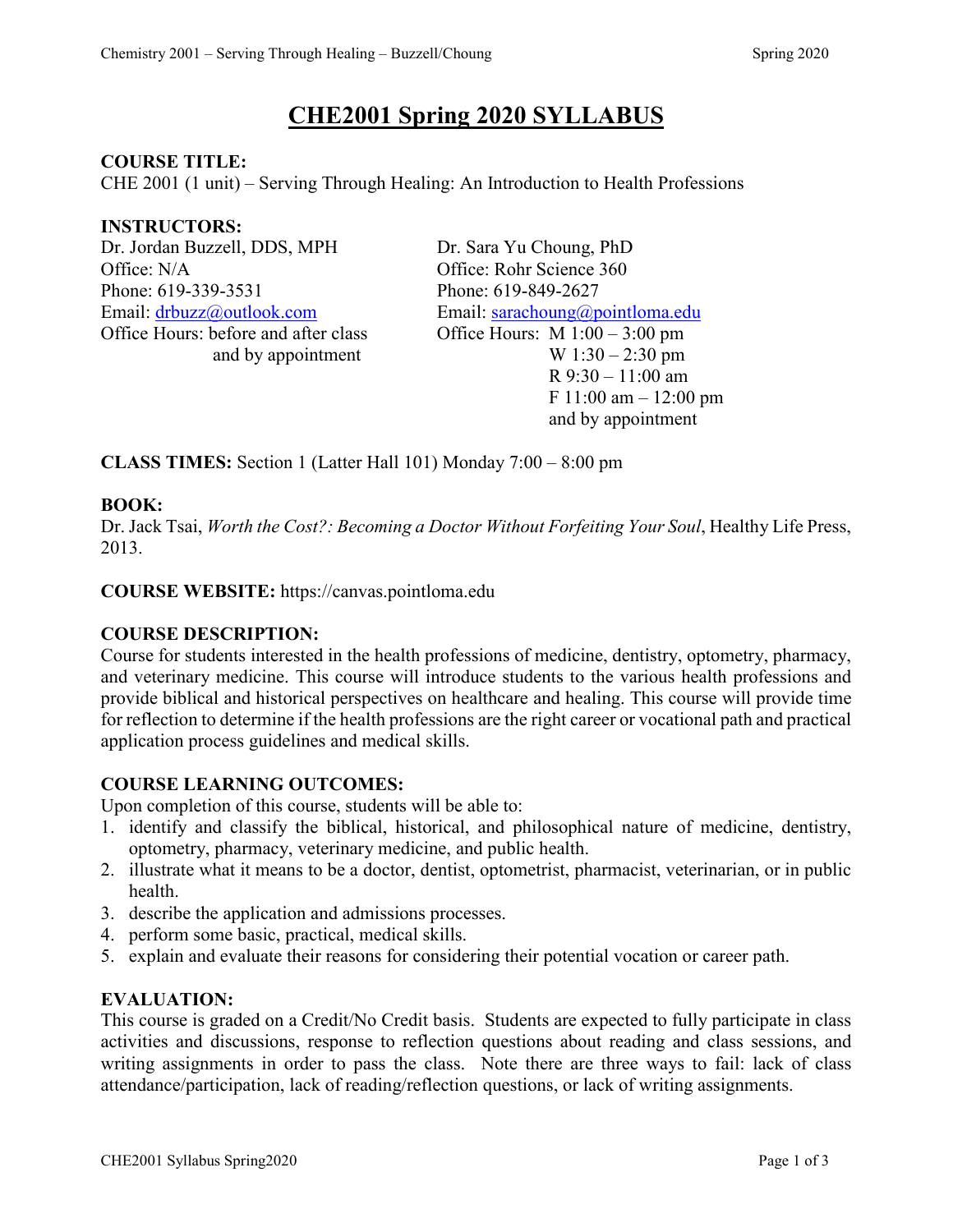#### **ADMINISTRATION:**

Attendance and Participation: Regular and punctual attendance at all classes is considered essential to optimum academic achievement. If the student is absent from more than 10 percent of class meetings, the faculty member can file a written report which may result in de-enrollment. If the absences exceed 20 percent, the student may be de-enrolled without notice until the university drop date or, after that date, receive the appropriate grade for their work and participation. See [Class Attendance](https://catalog.pointloma.edu/content.php?catoid=35&navoid=2136#Class_Attendance) in the Undergraduate Academic Catalog. In the event of an absence, you are responsible for all the material covered and assignments given in class.

Assignments: Assignments including reading, reflection questions from the book, personal statement, and informational interview will be assigned throughout the course and submitted online using Canvas (https://canvas.pointloma.edu). Late assignments will not be accepted.

Academic Accommodations Policy: While all students are expected to meet the minimum standards for completion of this course as established by the instructor, students with disabilities may require academic adjustments, modifications or auxiliary aids/services. At Point Loma Nazarene University (PLNU), these students are requested to register with the Disability Resource Center (DRC), located in the Bond Academic Center. [\(DRC@pointloma.edu](mailto:DRC@pointloma.edu) or 619-849-2486). The DRC's policies and procedures for assisting such students in the development of an appropriate academic adjustment plan (AP) allows PLNU to comply with Section 504 of the Rehabilitation Act and the Americans with Disabilities Act. Section 504 (a) prohibits discrimination against students with special needs and guarantees all qualified students equal access to and benefits of PLNU programs and activities. After the student files the required documentation, the DRC, in conjunction with the student, will develop an AP to meet that student's specific learning needs. The DRC will thereafter email the student's AP to all faculty who teach courses in which the student is enrolled each semester. The AP must be implemented in all such courses. If students do not wish to avail themselves of some or all of the elements of their AP in a particular course, it is the responsibility of those students to notify their professor in that course. PLNU highly recommends that DRC students speak with their professors during the first two weeks of each semester about the applicability of their AP in that particular course and/or if they do not desire to take advantage of some or all of the elements of their AP in that course.

Academic Honesty Policy: Students should demonstrate academic honesty by doing original work and by giving appropriate credit to the ideas of others. Academic dishonesty is the act of presenting information, ideas, and/or concepts as one's own when in reality they are the results of another person's creativity and effort. A faculty member who believes a situation involving academic dishonesty has been detected may assign a failing grade for that assignment or examination, or, depending on the seriousness of the offense, for the course. Faculty should follow and students may appeal using the procedure in the university Catalog. See [Academic](https://catalog.pointloma.edu/content.php?catoid=41&navoid=2435#Academic_Honesty)  [Honesty](https://catalog.pointloma.edu/content.php?catoid=41&navoid=2435#Academic_Honesty) for definitions of kinds of academic dishonesty and for further policy information.

Final Examination Policy: Successful completion of this class requires taking the final examination **on its scheduled day**. The final examination schedule is posted on the [Undergraduate Records](https://www.pointloma.edu/offices/records/undergraduate-records) site. No requests for early examinations or alternative days will be approved.

PLNU Copyright Policy: Point Loma Nazarene University, as a non-profit educational institution, is entitled by law to use materials protected by the US Copyright Act for classroom education. Any use of those materials outside the class may violate the law.

PLNU Mission: Point Loma Nazarene University exists to provide higher education in a vital Christian community where minds are engaged and challenged, character is modeled and formed, and service is an expression of faith. Being of Wesleyan heritage, we strive to be a learning community where grace is foundational, truth is pursued, and holiness is a way of life.